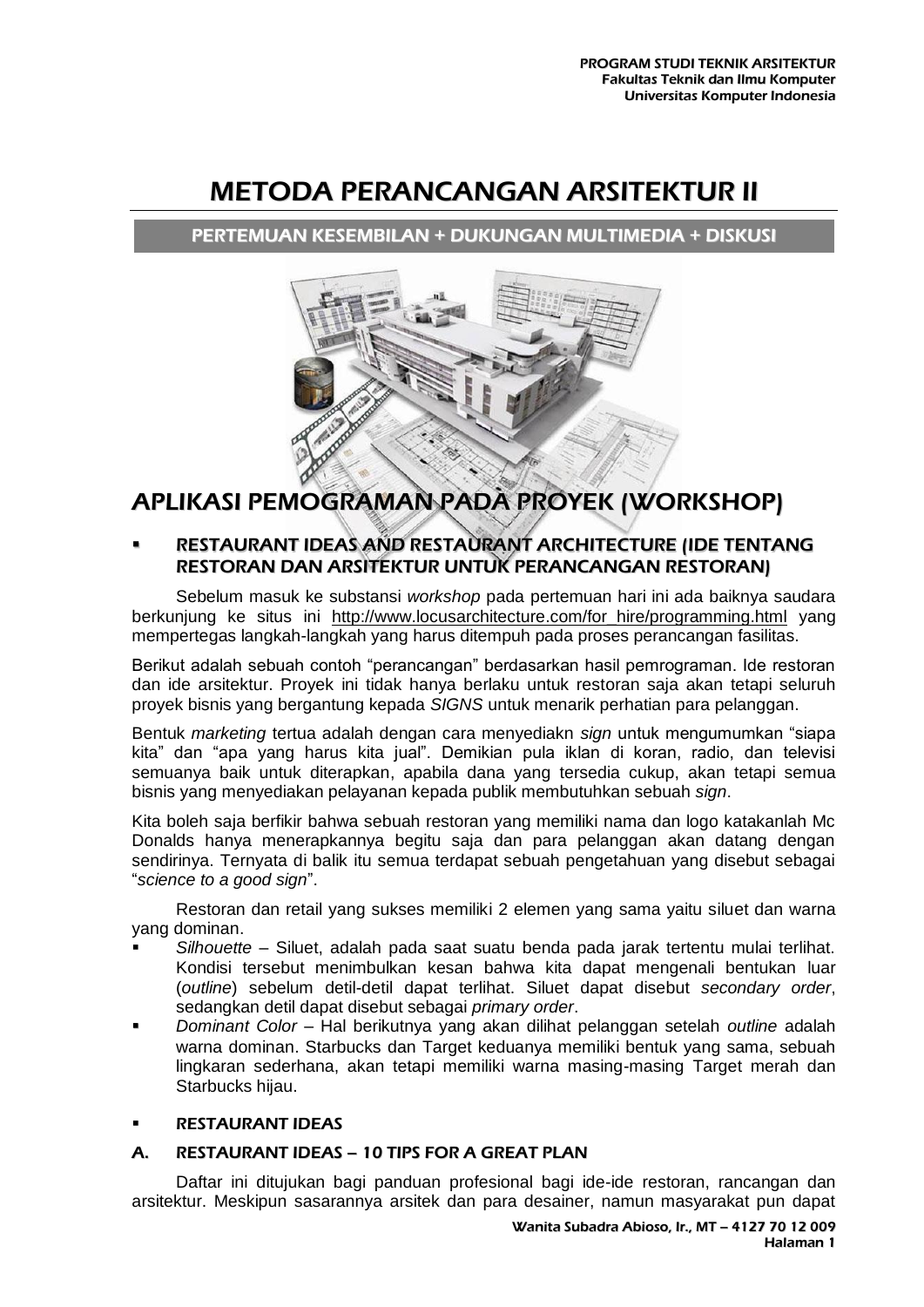mempelajarinya. Ide-ide bagi rancangan restoran ini bersifat universal dan sebaiknya diterapkan pada seluruh restoran tidak bergantung kepada jenis restoran bersangkutan. Baik *fast food, a bare-bones restaurant, a plain sit down diner or a full-service restaurant*, dapat mengadopsi ke 10 ide ini. Daftar ini bukan daftar *trend* bagi desainer dan arsitek, karena menghindari selera dan hanya fokus kepada kebenaran yang tidak dapat dirubah pada desain dan arsitektur. Daftar ini ditujukan pula bagi *food service professionals, restaurant architects and restaurant designers*. DESAIN yang BAIK merupakan jenis PEMASARAN yang TERBAIK pula.

- 1. HAVE GOOD QUEUE SPACE **–** Queue space is floor area in your restaurant dedicated to having customers wait. In the design phase of developing your plan draw a line around the space where diners are expected to wait to be seated or give their order. Then confirm is this space big enough to hold your restaurants biggest surge of customers. Ask would a crowd of customers clog up the works, can the public still get in and easily get through to meet other diners? Now a little crowding can be a good thing it tells people 'business is good, this place must be successful, the cook must be talented' but don't let it become uncomfortable.
- 2. **HAVE A CLEARLY DEFINED RECEPTION –** When people come in your restaurant be clear where they will find service. A sit down restaurant will need to identify a hostess. A is fast food restaurant need to identify where to order. This can be a traditional stand, an order window or a shelf on the wall, but it must be clear to the customer. Ask yourself 'from the front door can I see it, is it recognizable?' A customers awkwardly wander around with no idea what to do is not what you want in your restaurant
- 3. PROVIDE A GOOD TABLE MIX A while back I got a restaurant plan from a client that they did in house and the had a ton of seats is a small space. When I looked at it the only had round six tops. (Table that seat 6 customers). Now the seats per square foot was great but the reality is that when groups of less than 6 came in the would rapidly run out of tables for customers. 2 people at a big table feels awkward to diners. Mix the tables sizes. You will have to analyse the customer you are marketing to and provide the right blend of tables for your diners. Family restaurants need more 6 tops, date restaurants need more 2 tops.
- 4. PROVIDE SPACE TO STORE HIGH-CHAIRS **–** Many times I go into family restaurants and see boosters and high-chairs piled up in a corner. If you are going to have them put them in the design from the beginning. Don't wait until the restaurant is built and then find some place. I recommend you build a niche up front so customers can pick them up on the way in to the restaurant and not have to stand around waiting.
- 5. PAY FOR A KITCHEN DESIGNER Now read that carefully if doesn't say have a kitchen designer is says PAY for one. There are a lot of restaurant equipment suppliers out there that will design your kitchen "for free". You pay for the design by buying there restaurant equipment. Don't do this. Instead hire a professional to design the kitchen you need. Otherwise a salesman will design your kitchen and steer you to equipment that has the highest profits. Is a salesman ever going to tell you that you don't need that? Higher a Kitchen Designer who doesn't get a commission from the sales of equipment. The kitchen will be cheaper and better tailored to meet your needs. Like Warren Buffet says "don't ask the barber if you need a haircut".
- 6. SPREAD OUT THE POINT OF SALES LOCATIONS When customers ask for the check they want it now. Don't make the server trek across the restaurant to get it. When a diner gives up their credit card they get nervous if its gone to long. So spread out the POS in a full service restaurant.
- 7. DON'T MAKE BLIND SPOTS Sometimes you want to give tables a little privacy. Don't make tables that servers can't easily see. Many restaurants have tables that seem nice tucked back into a niche for customers. The reality is that servers can't scan a restaurant to see who might need something but instead have to make a special trip to check up on a table. When things get busy do you think those hidden tables get checked often enough? How do those customers feel?
- 8. THE THERMOSTATS GO IN THE MANAGERS OFFICE A restaurant is never cool enough for the food service professionals and often too cool for the customers. Out in the dining area put sensors but the controls for the heating and cooling should be in the restaurant managers office under lock and key.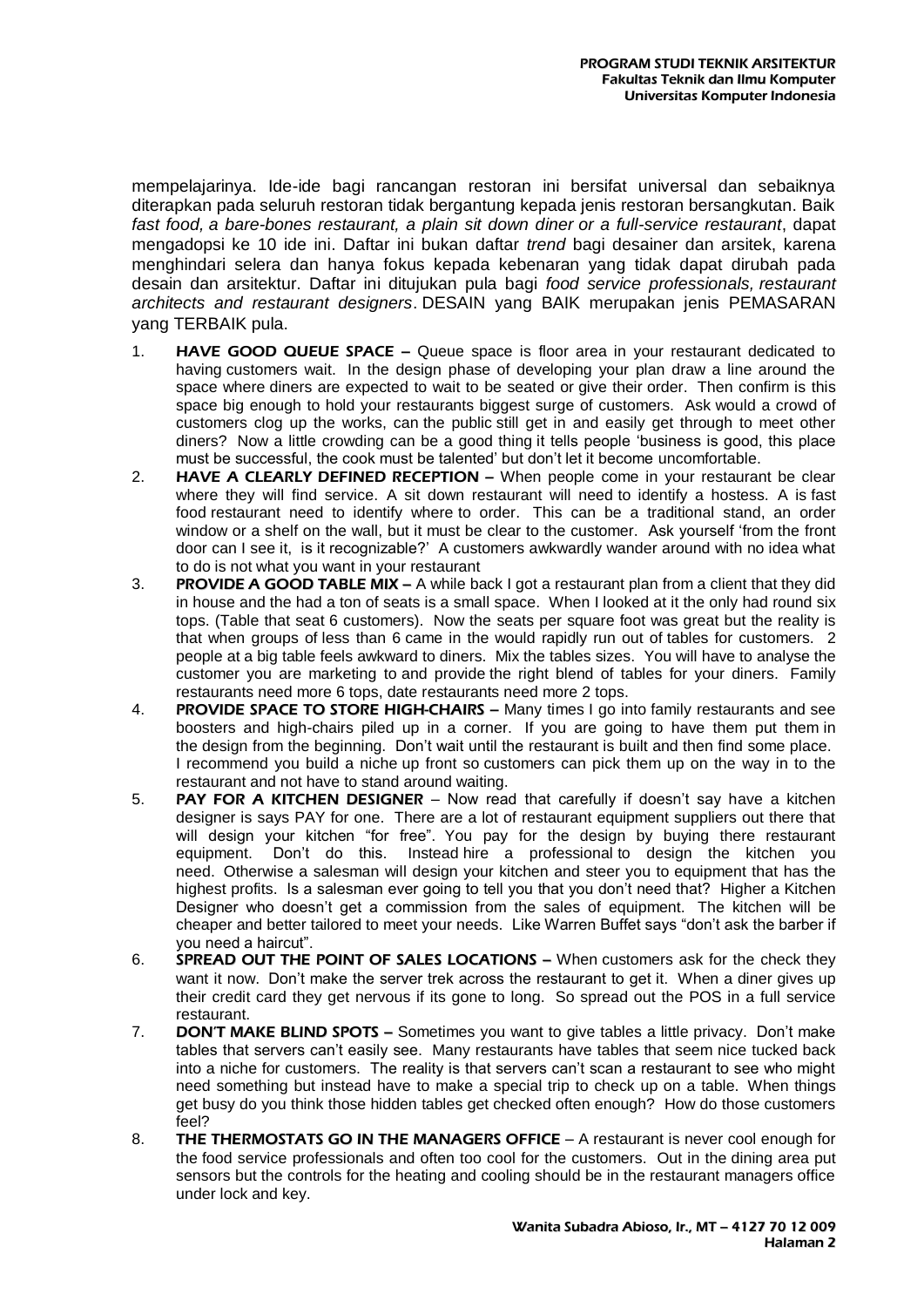- 9. PEOPLE COMING WITH STUFF Customers wear coats and diners carry umbrellas. This is an important idea everywhere especially in northern climates. Have coat racks or hooks as part of the design.
- 10. HAVE SMARTER STORAGE Restaurants need to work on a First In First Out basis FIFO. This is a tough restaurant problem for the owner but accomplished in all successfully restaurants. Food and supplies come in to a restaurant to be used. Plan the flow of how things come in and are stored so they get used in the order in which they were received. The restaurant business is tough enough without food spoiling. It is all too tempting to think this will take care of itself, but it won't. Every food service professional in a commercial kitchen know the importance of rotating supplies but people will take the path of least resistance. So design the path of least resistance to be the right path.

Diharapkan ide-ide tentang restoran ini dapat membantu untuk merancang secara lebih cerdas, baik untuk restoran baru atau upaya *re-branding*. Hampir semua restoran yang sukses mengikuti ide ini, baik restoran *full-service sit down* sampai dengan *fast food*. Ide-ide desain di atas dapat dijadikan *check list* untuk meyakinkan para desainer restoran.

### B. [RESTAURANT](http://archisaur.us/2010/11/restaurant-ideas-10-tips-for-interior-finishes/) IDEAS – 10 TIPS FOR INTERIOR FINISHES

- 1. **HARDEN THE WALLS TASTEFULLY** Look into any successful restaurant and you will see that the walls take a lot of abuse from the restaurant customers. The walls of the waiting area get dirty the dining area gets dented from chairs, the hallways get scratched from mop buckets and service carts. Any wall exposed to traffic will take a beating, so they must be tough. It is the restaurant designers job to harden these walls and make it look good. Any wall in a restaurant that is just painted will get dented and scratched. The ways to harden wall are limited only by your creativity. Some ways I have used with success are; traffic coatings which are just heavy duty paints pricey but they leave a clean look, wainscoting a very traditional solution and alternate wall material like wood paneling or tile. Remember the food service professional who has to clean the restaurant, hardening the walls is not just about scratch and dent but is also about being easily cleanable.
- 2. **EVERYTHING IN A RESTAURANT HAS TO BE CLEANED –** Talented architects and designers always envision a restaurant as new and clean, but starting with the first customers the place starts to get dirty. During the time you are open to the restaurant public the tables will get wiped a little sweeping and that's it until the place closes down for the night and the public goes home. Cleaning a restaurant is tough, it requires a lot of effort. As the architect don't be part of the problem. The design challenge is to make a restaurant free of places that are hard to clean. Avoid small nooks that can't be moped. Avoid shelves that can't be dusted.
- 3. DUST IS GRAY NOT BLACK This restaurant idea is a special case of the idea above. Not everything is going to get dusted everyday some place won't get dusted until the scheduled deep cleaning of your restaurant. If you have a place like this in your design plan for it to hide dust. Don't let the public see the build-up. You have a restaurant architecture with exposed structure, dust is going to accumulate on the ducts and structure. If these are painted black they will acquire a grey halo outlining them against the black deck. Next time you go into a restaurant with an black exposed structure look into the ceiling and check for the dust. Go through your design and identify these places where dust will collect and make sure the dust is camouflaged. Grey paint works well but don't limit your creativity.
- 4. TILE LAST FOREVER DON'T BE TRENDY In the life of a restaurant ceramic tile will last a long time, so plan on living with it a long time. If you pick a fashionable tile it will go out of style before it wears out. Many restaurateurs start a restaurant in an old restaurant. The design work will be to do some re-branding of the space with fresh ideas to keep the owners costs down. Remember restaurants are a business. If the tile was the hot and trendy thing 5 years ago you will want to rip it out if today's restaurant. It is not wrong to follow the restaurant trends, the challenge for the talented design professional is to do it wisely with finishes that can be easily changed like paint and fabric.
- 5. YOU DON'T HAVE TO DECORATE ALL AT ONCE First, let me clarify what I mean by restaurant decoration. Decoration is not the restaurant design and it is not picking the finishes and furniture. Decoration is all the stuff in your restaurant that goes on top of the finishes like artwork. I would make this statement even stronger and say you should not decorate your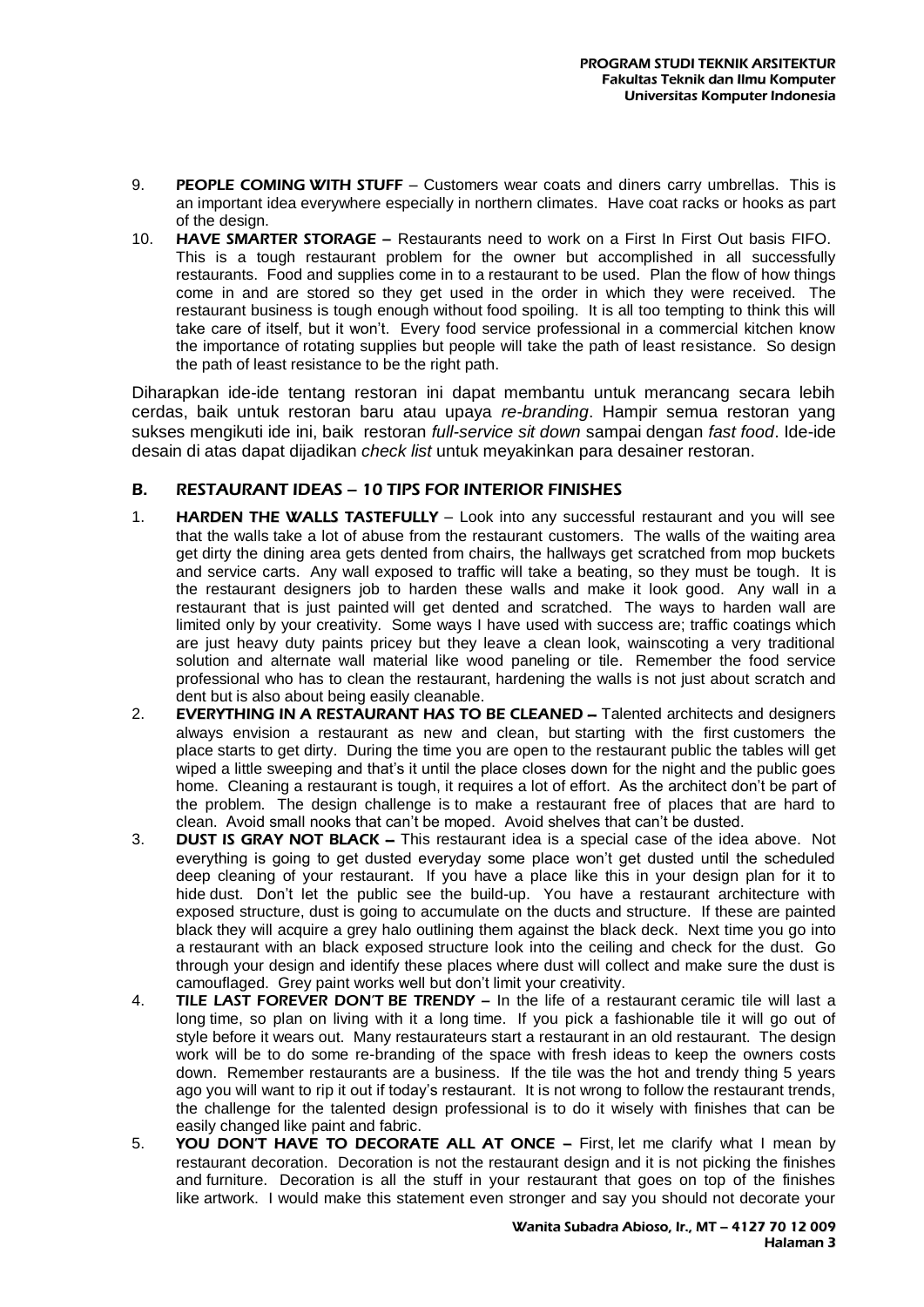restaurant all at once. When you open a restaurant it becomes part of the community and that community your customers the restaurant public will want to see it become more a part of the community over time. Adding decoration over time that is relevant to the neighborhood is a great type of marketing that creates a bond with your customers. A lot of owners just jamb the walls with pictures the day the restaurant opens. Does having that Marilyn Monroe poster endear you to your customers? Why not wait and have a picture of local significance? Build your collection of decoration over time, let your regular restaurant customers know you are looking for decoration and bring the community to action. What better way to build loyal customers and make your place someone's favorite restaurant. This will be one of your best forms of marketing.

- 6. USE WALK OFF MATS AND OTHER TYPES OF DIRT CONTROL IN YOUR RESTAURANT **–** Hopefully you have a lot of foot traffic into your restaurant and feet bring dirt. Good dirt control is integrated into the design. Start at the front door before it gets in your restaurant have a mat outside that will help to strip dirt and water off of shoes. These walk off mats will need to be cleaned and changed so make them a manageable size. If your in a snowy climate the mats may need to be changed quickly during business hours to avoid a slippery situation. Where a door swings over a walk of mat as in a vestibule if the mat and door are not designed to go together the door will damage the mat. This is a tough restaurant problem and ignoring it won't make it go away, incorporate it in the restaurant architecture.
- 7. HARD CEILINGS IN RESTAURANTS NEED ACCESS PANELS When it comes to restaurant ceilings you have 3 options, exposed structure, access ceilings and hard ceilings. Exposed structure is just what it sound like the buildings structure is exposed to view allowing you to see all the beams and ducts. This can be fun and fitting for some restaurants like bare-bones restaurant or a sports bar. Access ceilings are modular tiles they hide everything above them but allow access. This is common in family style restaurants. Hard ceilings are made of drywall and give a high end elegant look to a restaurant. The problem is that there is no access above them. A hard ceiling will need panels located to allow access above them. Make sure these panels are located in unobtrusive places. A competent design professional and food service professional should locate the required panels of the design drawings and not leave it to chance during construction.
- 8. When designing start by selecting finishes with the least options to the most options -Restaurant design always starts from the given's and builds for there. Selecting finishes should proceed in the same fashion. Start by selecting the materials that offer the least variety first. If you do this backwards and pick a paint color first finding a wood and tile to match will be difficult. Tile ranges are limited to a few dozen and wood is similar but some paint manufactures have 1500 standard colors.
- 9. CHAIRS AND BOOTHS NEED CRUMB CONTROL You probably want your customers to sit down even in fast food restaurant. If restaurant idea includes people eating on premises (a real restaurant) you will have crumbs. Examine the furniture your restaurant architect is showing you for clean ability. On a bench the gap between the cushions will collect crumbs. How easily can you clean them out? Smarter diners look at the cleanliness of a restaurant as an indicator of quality. Take specific action by selecting easily cleanable restaurant furniture. This does not mean you have to throughout your restaurant ideas and use institutional furnishings. An upholstered booth can have a space between the back and seat cushions that can be vacuumed and wiped, or the bottom can come up easily for a nightly wipe down.
- 10. FLOOR FINISHES SHOULD HIDE DIRT, NOT TRAP IT At the start of the business day your restaurant is clean but as soon as the first customer walks in the place starts to get dirty. The floor takes most of the abuse. Look at these finishes with a tough eye. Pick something that won't look instantly dirty and will clean up easily. Hard patterned surfaces work great for this but can be loud. Carpet is unavoidable because it helps control noise. So be smarter with your restaurant ideas when selecting flooring and look beyond price and color to the wear and cleanability data.

## C. [RESTAURANT](http://archisaur.us/2010/11/restaurant-design-10-tips-for-great-lighting/) IDEAS – 10 TIPS FOR GREAT LIGHTING

Uraian di bawah adalah tentang sistem pencahayaan pada restoran, dan bukan merupakan iklan dari produk-produk tertentu atau teori yang rumit.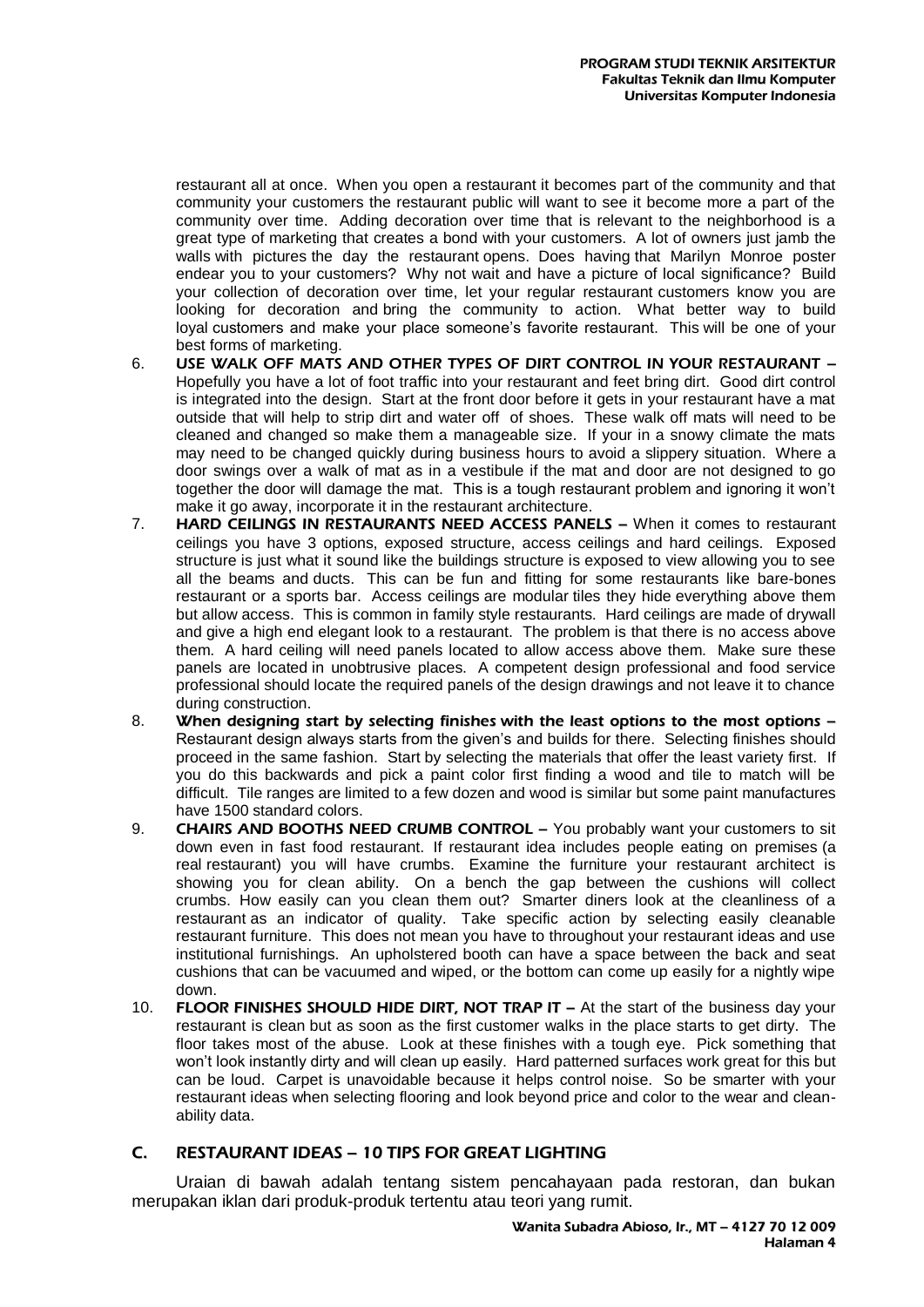- 1. PLAN ON LIGHT SPILLING OUT OF THE KITCHEN The kitchen is by necessity a bright place, the dining room is probably less so. Let me paint the picture for you of what I am talking about. You are sitting having a nice dinner, when a server comes out of the kitchen and a slash of bright white light cuts across the dining room and leaves all the patrons blinking. This is a real mood killer. Place the kitchen door carefully thinking about when the door is open and the kitchen and dining rooms are connected. Ideally the door opens into server alley shielded from the dining room. If not then look to place wing walls to cut off light and noise. At least use the door swing to direct light away from dining.
- 2. WATCH THE LIGHT ANGLES **–** This applies mainly to track lights but any light fixture that exposes the lamp will have this problem. The example here is, you have some art work on the wall, you want to put a spot light on it from a track head. There is a booth on the wall below the aforementioned art. The track light needs to be close enough to the wall so a patron will not be likely to put their head between the art and track head. If the track light is to far back from the wall then the light beam will be more parallel to the ground and therefore more likely to shine directly into someone's eyes.
- 3. VARY THE LIGHT LEVELS FROM SPACE TO SPACE **–** A restaurant will have several different public space, reception, bar, dining, etc. Have a strategy of varying the light levels to change the mood and energy levels in a manner appropriate to the space. The reception area should probably be brighter than dining so people can easily identify the hosts and make a transition from the outdoor light.
- 4. **USE A MIX OF LIGHT FIXTURES** Unless you are doing fast food don't just pick out one fixture. Provide different fixtures for general illumination, accent lights and feature lights. First decide if the light should be seen or unseen. What I mean by this is an unseen light fixture just provides light without being noticeable. General illumination lights are usually unseen, recessed down lights in a ceiling or plain black pendant lights in an exposed structure. Seen lights provide some visual interest in addition to providing light, examples of this are chandeliers and colored glass pendants. General illumination is how you achieve the base light level in a room, these lights can be either seen of unseen depending on your design intent. Accent lights are the lights that provide extra light where you need it, like for artwork. Accent lights are almost always of the unseen variety. Feature lights are by definition seen, these light exist for the express purpose of providing visual interest to a room.
- 5. MINIMIZE LAMP TYPES **–** Now I just told you to vary your light fixtures and now I am telling you not to over do it. You can have as many different fixtures as is appropriate to the design, but keep the number of bulbs to a minimum. Try to limit the bulbs to 3. The owner will need to stock lights so don't require them to have a store room dedicated to a dozen different lights bulbs.
- 6. PROVIDE HOUSE KEEPING LIGHTS **–** For a few hours a day the restaurant will need to be bright so it can be cleaned and setup for the day. Provide some way either with dedicated lights or lighting control for the lights level to come up for off hours function.
- 7. PROVIDE SUN CONTROL, DON'T LOOK CLOSED DURING THE DAY The biggest light you will have in your restaurant in the sun. This is great except when the sun beats directly in through the windows blinding customers. This is especially bad on west window during dinner or east windows during breakfast. The natural thing to do is provide blinds at the windows but this can leave you looking closed and not taking advantage of a great natural resource. Some of your option are window tints, translucent light filtering shade, awnings or light shelves. Ask yourself when I am controlling intense sun light do I look closed?
- 8. USE DIMMERS **–** What I am talking about is not a residential dimmer switch but a smart panel the has several programmable lighting seens. A dimming panel will allow you to set light levels for breakfast, lunch, dinner and house keeping; move to each light level with the push of a button; and the lights will fade from level to level. Another advantage to a dimmer panel is that it will extend the lamp life of all the bulbs when they are not burning at 100% of their capacity.
- 9. TASK LIGHTING FOR SERVERS **–** Provide task lights at critical locations so servers can see what they are doing. A point of sale terminal may be internally illuminated but the cash and receipts are not. Also consider good task lighting where the drinks and flatware are stored so a quick inspection for cleanliness can be preformed before the table is reset.
- 10. EXTERIOR LIGHTS, BE CLEARLY OPEN **–** In addition to your sign provide some exterior lights that make it know you are clearly open. Some options are goose neck lights, ground lights and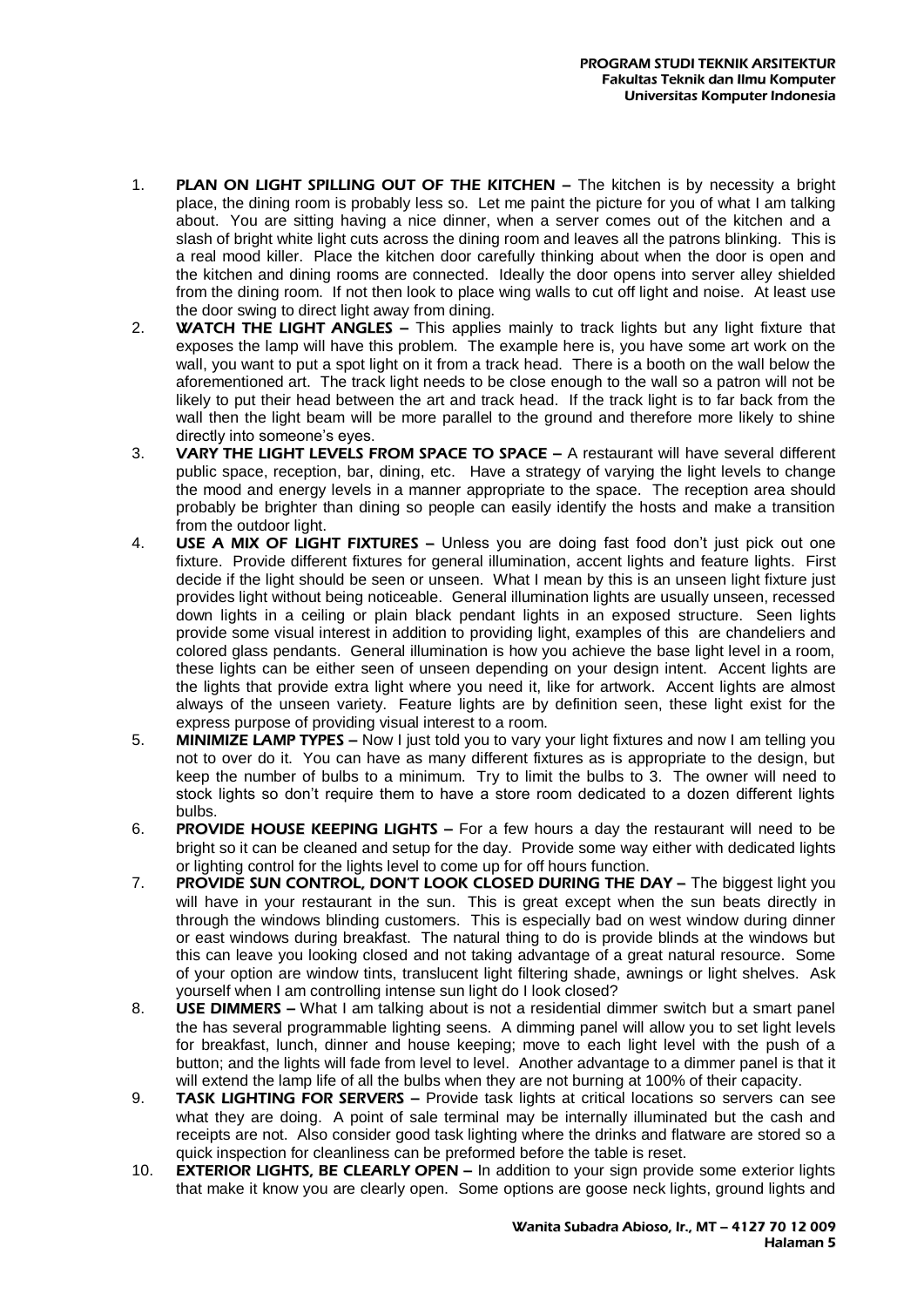landscape lights. Light up your facade to make the building pop at night and let people know you are there and ready to serve, its just good manners.

## BAD [ROOF](http://archisaur.us/2010/07/bad-roof/)

Kasus studi di bawah menunjukkan bagaimana segala sesuatu akan menjadi salah, apabila spesifikasi tidak disusun dengan baik. Restoran ini berada dalam sebuah *strip mall* eksisting. Pemiliknya ingin mengganti atap, dan karena tidak ingin mengeluarkan biaya besar maka menyewa arsitek asal-asalan. Atap dibuat datar dengan biaya lelang yang sangat murah, dan apa yang terjadi adalah bencana besar, atap menjadi sangat buruk dan sebaiknya dibongkar dan diganti dengan yang baru.

- 1. Let me summarize the mistakes. His specification was way to open. I like to give owners and contractors choices of several different manufactures when selecting a product, but you need to have some standards to keep out the fly-by-night companies that may not be around tomorrow. What this landlord got was brand X roofing, that anybody can just go buy at a supply house.
- 2. He did not require a certified installer. As mentioned about he had roofing that anybody can go buy and install with no prior training. So the roofers in question were learning as they went.
- 3. He did not require the manufacture to inspect the final installation. I had to look out for my client, the tenant, we didn't want to open a new restaurant with a leaky roof so we notified the landlord about the debacle taking place above our heads.

Pesan moral dari kasus ini, pada saat berupaya untuk mendapatkan yang murah seringkali akan kehilangan banyak dari apa yang seharusnya diperoleh.

#### [LIGHTS](http://archisaur.us/2010/07/lights-what-you-need-to-know/) – WHAT YOU NEED TO KNOW

Desain sistem pencahayaan dapat membuat sebuah desain berhasil atau sebaliknya, sehingga memilih sumber cahaya yang tepat merupakan hal yang kritis. Apabila kita pemilik restoran tentunya menghendaki makanan yang kita jual terlihat bagus. Apabila kita desainer retil maka kita ingin membuat *merchandise* terlihat bagus. Ada 4 properti yang harus diperhatikan untuk memberi dasar yang kuat pada saat memilih sistem pencahayaan.

- **WATTAGE**  $-$  T his is the most common and straight forward measurement used, but it is also commonly misused. Wattage is simply a measurement of the amount of electricity used by a bulb, but it is often used as a proxy for the amount of light a bulb produces. This worked out fine back when all lights were incandescent, but now that we have new technology we need to be accurate about what wattage means. Electricity is purchased by kilowatt-hours (1000 watts per hour written 'Kwh') so you can simple take the bulb wattage times electric rate (Say 10 cents a Kwh) and get how much you would pay to run that bulb for 1000 hours. A 60 watt bulb cost \$6 to run for 1000 hours. (60x\$0.1=\$6)
- LUMENS The real measurement of light output is Lumens not Wattage and it is abbreviated 'lm'. For the record the technical definitions is '*a unit of luminous flux, equal to the luminous flux emitted in a unit solid angle by a point source of one candle intensity*.' So what that means is a candle is 1 lumen. If you want to understand the efficiency of any given light divide the lumens by the wattage to get lumens per watt. A traditional 60 watt incandescent light produces about 500 lumens or 8.3 lumens per watt. While a 20 watt CFL produces about 960 lumens or 48 lumens per watt, much better.
- COLOR TEMPERATURE This gets a little more complicated, but in design terms it is probably the most important. Color temperature is the measurement of the lights color stated in units of absolute temperature, kelvin (K). The color of the light has a great impact on the look and mood of a space. This is what you need to focus on in the examples above. (Does this light make my food look good?) Lower temperatures are more yellow and oddly referrer to as warm light. While higher temperature are more blue and are called cool lights. The clash of design and science I suppose. Traditional incandescent lights are around 2,700K and are visibility yellow and the first generation fluorescent lights were 4,000K and blue-green in color. Here is a picture that sums it up nicely.